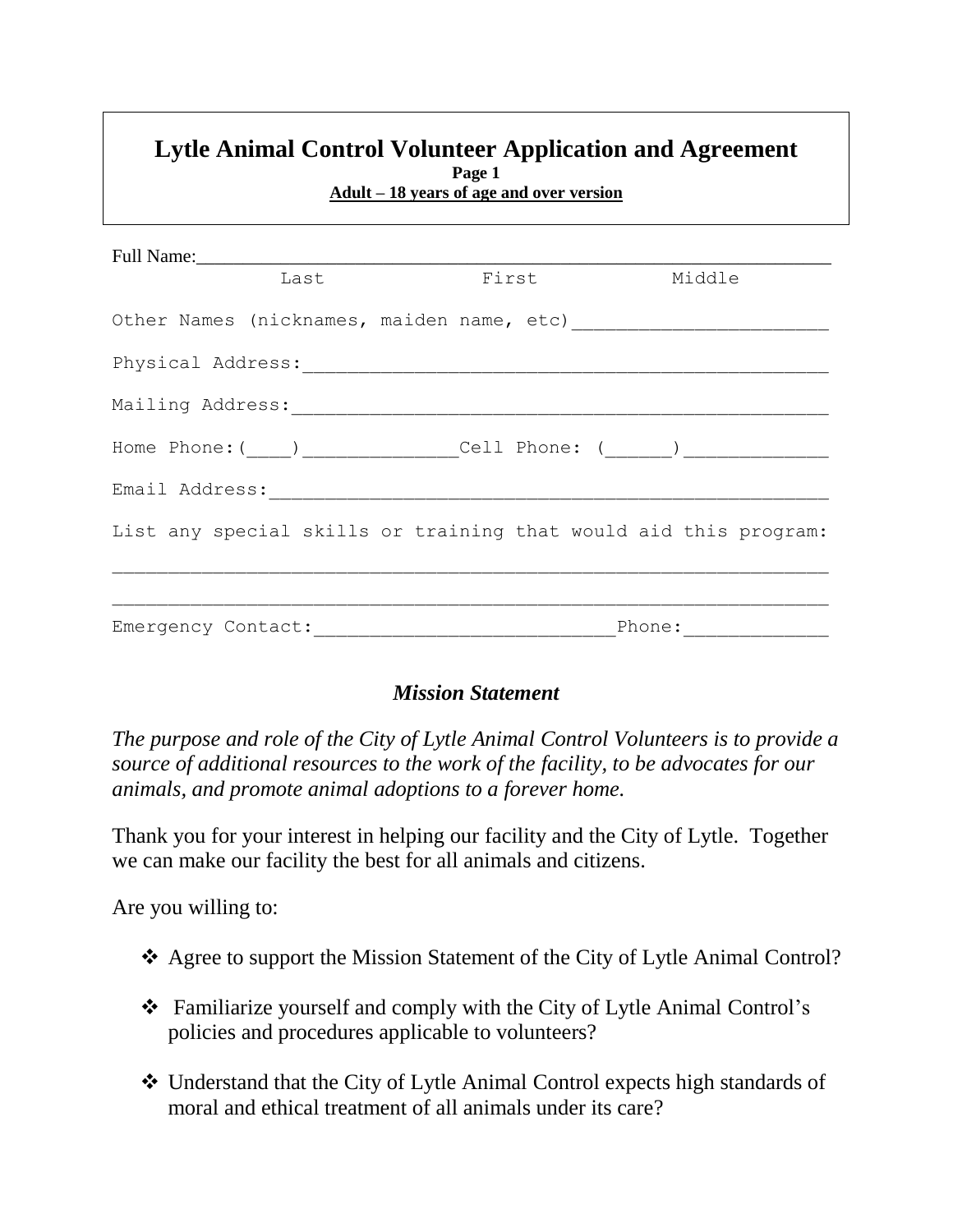#### **Lytle Animal Control Volunteer Application and Agreement Page 2 Adult – 18 years of age and over version**

#### **Release and Waiver**

I, tor and in consideration of participating as a Volunteer in the Animal Control Volunteer Program, do hereby release the City of Lytle, its officials, agents, servants, employees, attorneys, and all persons, natural or corporate, acting on behalf of, in concert with, or in any way in privity with them or any of them, from any and all claims of causes of action of any kind whatsoever, whether at common law, constitutional, contractual, statutory or otherwise, which I have or might have, known or unknown, now existing or that may arise at a later time, and I hereby waive such claims or causes of action. I acknowledge that there are certain inherent risks associated with participating / volunteering with the Animal Control Volunteer Program and for the above consideration, I hereby expressly assume said risks for myself.

In further consideration of the City of Lytle allowing me to participate / volunteer with the Animal Control Volunteer Program, I hereby agree to indemnify and hold the City of Lytle, its officials, agents, servants, employees, attorneys, and any other person, firm, corporation bound to defend or pay judgments against the City of Lytle, harmless from any and all claims, demands, or causes of action of every kind, including claims for contribution or indemnity, and the reasonable and necessary costs, including attorney's fees, arising out of or attributed, directly or indirectly, to my participation / volunteering with the Animal Control Volunteer Program.